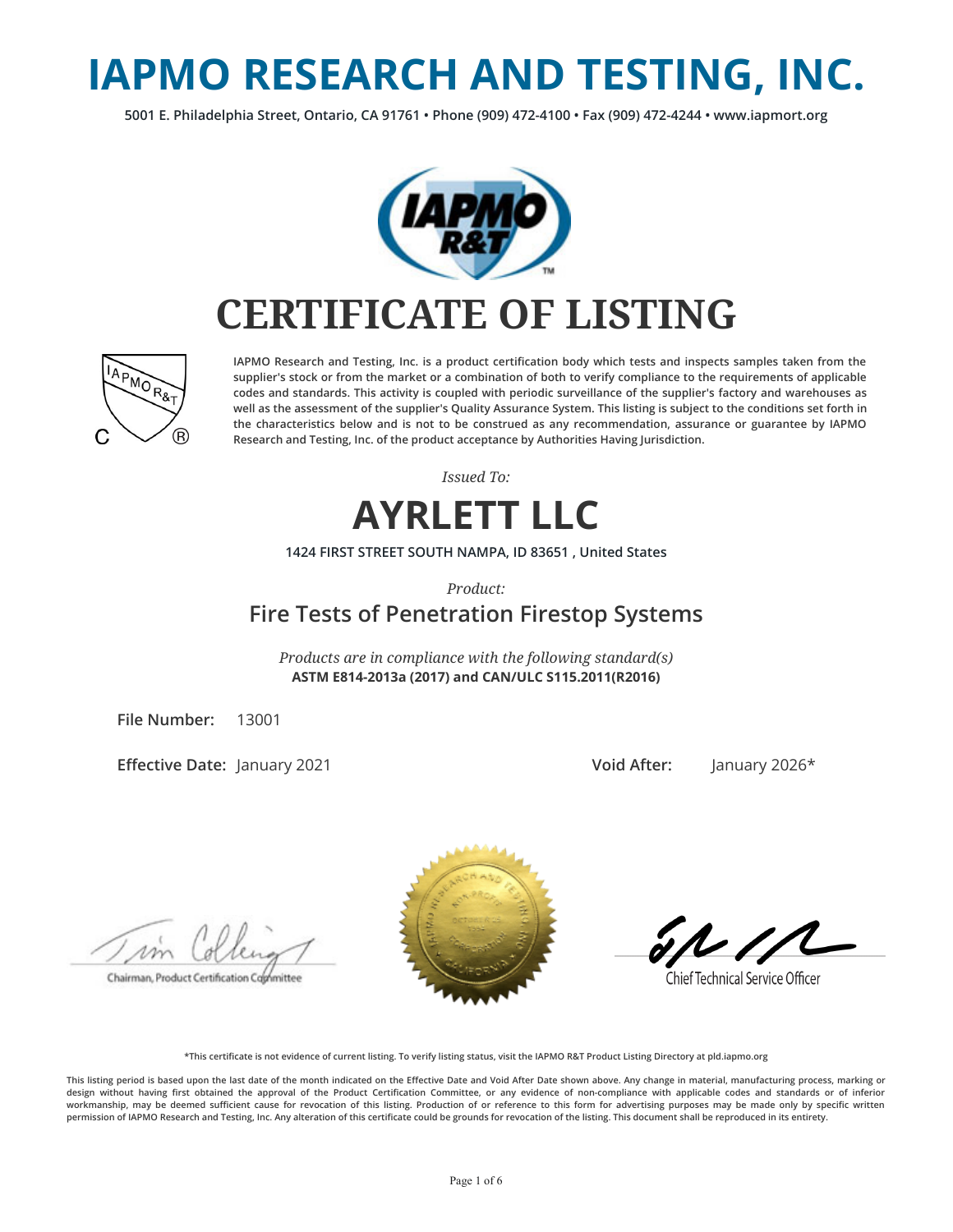

**Issued To:** AYRLETT LLC **E**ffective Date: January 2021

**File Number:** 13001

**Product:** Fire Tests of Penetration Firestop Systems **Void After:** January 2026

This certificate is not evidence of current listing.To verify listing status, visit the IAPMO R&T Product Listing Directory at pld.iapmo.org

#### **Identification:**

Products shall be permanently marked with the manufacturer's name or trademark and the appropriate certification mark.

#### **Characteristics:**

Fire rated outlet boxes to be installed in accordance with the manufacturer's installation instructions.

Products listed on this certificate have been tested by an IAPMO R&T recognized laboratory. This recognition has been granted based upon the laboratory's compliance to the applicable requirements of ISO/IEC 17025.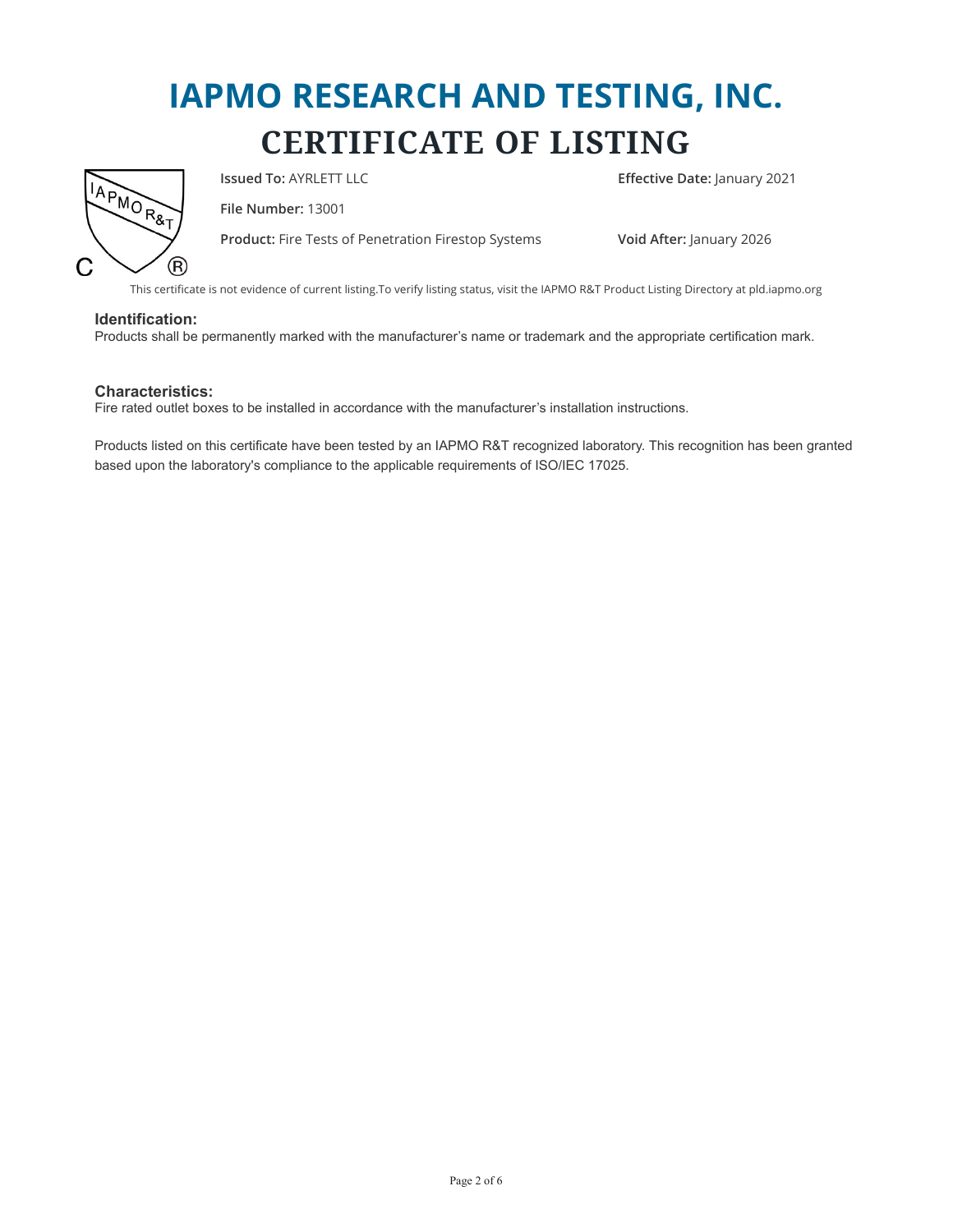

**Issued To:** AYRLETT LLC **Effective Date:** January 2021

**File Number:** 13001

**Product:** Fire Tests of Penetration Firestop Systems **Void After:** January 2026

This certificate is not evidence of current listing.To verify listing status, visit the IAPMO R&T Product Listing Directory at pld.iapmo.org

### **Models**

### **Outlet Boxes WM/UI**

| <b>Model Number</b> | <b>Description</b>                                              |
|---------------------|-----------------------------------------------------------------|
| FR2071              | Small In One Fire Rated with Valve & CPVC Attachment            |
| FR2072              | Small In One Fire Rated with Valve & 1960 Attachment            |
| FR2073              | Small In One Fire Rated with Valve & Pex Attachment             |
| FR2074              | Small In One Fire Rated with Valve & MIP Attachment             |
| FR2271              | Small In One Fire Rated With Valve + Arrester & CPVC Attachment |
| FR2272              | Small In One Fire Rated With Valve + Arrester & 1960 Attachment |
| FR2273              | Small In One Fire Rated With Valve + Arrester & PEX Attachment  |
| FR2274              | Small In One Fire Rated With Valve + Arrester & MIP Attachment  |
| FR2081/FRB081       | Multi-Pro Fire Rated with Valve & CPVC Attachment               |
| FR2082/FRB082       | Multi-Pro Fire Rated with Valve & 1960 Attachment               |
| FR2083/FRB083       | Multi-Pro Fire Rated with Valve & Pex Attachment                |
| FR2084/FRB084       | Multi-Pro Fire Rated with Valve & MIP Attachment                |
| FR2281/FRB281       | Multi-Pro Fire Rated With Valve + Arrester & CPVC Attachment    |
| FR2282/FRB282       | Multi-Pro Fire Rated With Valve + Arrester & 1960 Attachment    |
| FR2283/FRB283       | Multi-Pro Fire Rated With Valve + Arrester & PEX Attachment     |
| FR2284/FRB284       | Multi-Pro Fire Rated With Valve + Arrester & MIP Attachment     |
| FR2091/FRB091       | Twin Box Fire Rated With Valve & CPVC Attachment                |
| FR2092/FRB092       | Twin Box Fire Rated With Valve & 1960 Attachment                |
| FR2093/FRB093       | Twin Box Fire Rated With Valve & Pex Attachment                 |
| FR2094/FRB094       | Twin Box Fire Rated With Valve & MIP Attachment                 |
| FR2292/FRB292       | Twin Box Fire Rated With Valve + Arrester & CPVC Attachment     |
| FR2292/FRB292       | Twin Box Fire Rated With Valve + Arrester & 1960 Attachment     |
| FR2293/FRB293       | Twin Box Fire Rated With Valve + Arrester & Pex Attachment      |
| FR2294/FRB294       | Twin Box Fire Rated With Valve + Arrester & MIP Attachment      |
| FRPT-Box/FRAT-Box   | Air Admittance Valve Box Fire Rated with Louvered Cover         |
| FR3900              | UI Box Fire Rated                                               |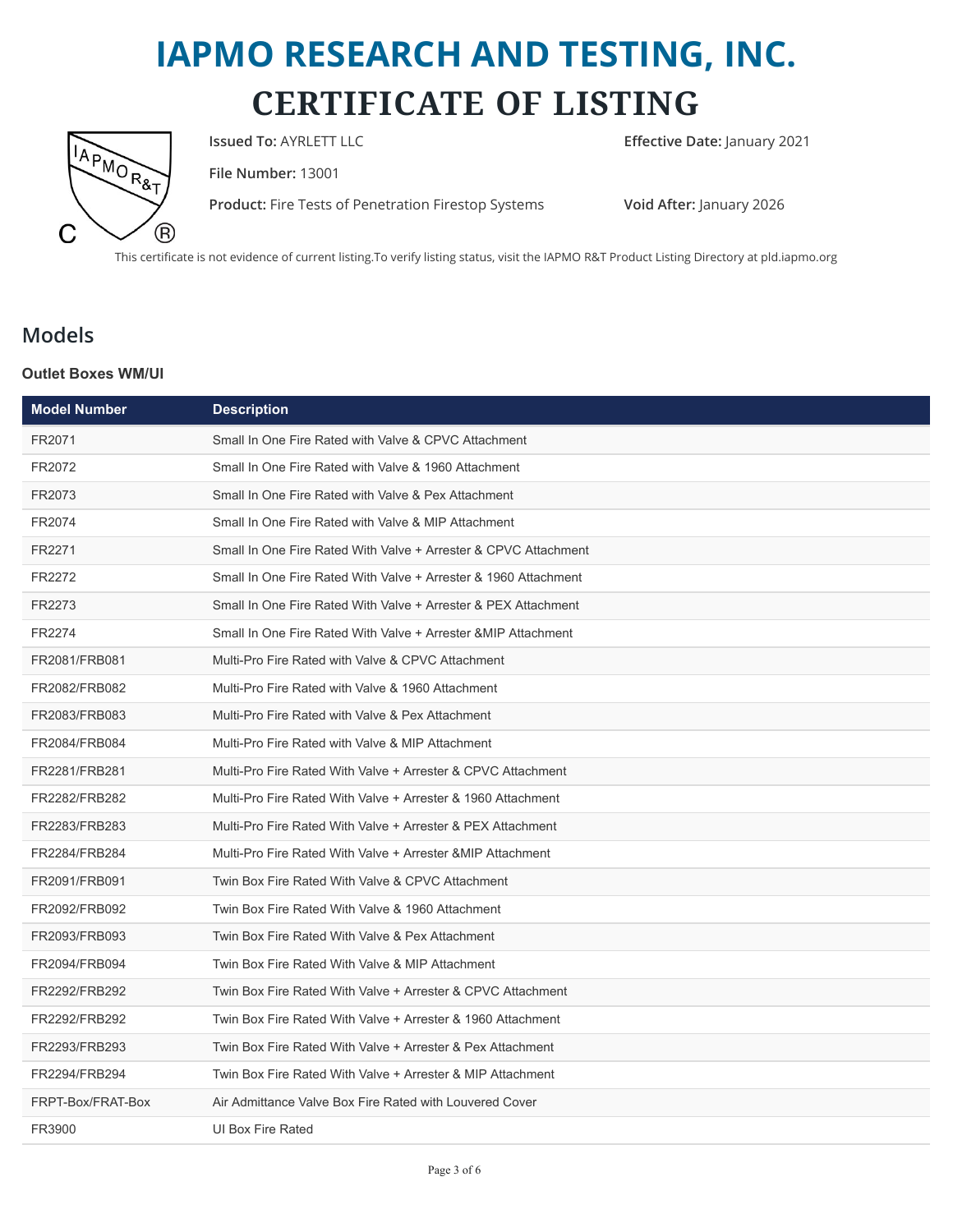

**Issued To:** AYRLETT LLC **Effective Date:** January 2021

**File Number:** 13001

**Product:** Fire Tests of Penetration Firestop Systems **Void After:** January 2026

This certificate is not evidence of current listing.To verify listing status, visit the IAPMO R&T Product Listing Directory at pld.iapmo.org

| <b>Model Number</b>         | <b>Description</b>                                              |
|-----------------------------|-----------------------------------------------------------------|
| FR3901                      | Small In One Box Fire Rated                                     |
| FR3902                      | Twin Box Fire Rated                                             |
| FR3903                      | <b>Utility Box Fire Rated</b>                                   |
| <b>JBSFR2071</b>            | Small In One Fire Rated with Valve & CPVC Attachment            |
| JBSFR2072                   | Small In One Fire Rated with Valve & 1960 Attachment            |
| <b>JBSFR2073</b>            | Small In One Fire Rated with Valve & Pex Attachment             |
| JBSFR2074                   | Small In One Fire Rated with Valve & MIP Attachment             |
| <b>JBSFR2271</b>            | Small In One Fire Rated With Valve + Arrester & CPVC Attachment |
| JBSFR2272                   | Small In One Fire Rated With Valve + Arrester & 1960 Attachment |
| JBSFR2273                   | Small In One Fire Rated With Valve + Arrester & PEX Attachment  |
| <b>JBSFR2274</b>            | Small In One Fire Rated With Valve + Arrester & MIP Attachment  |
| JBSFR2081/JBSFRB081         | Multi-Pro Fire Rated with Valve & CPVC Attachment               |
| JBSFR2082/JBSFRB082         | Multi-Pro Fire Rated with Valve & 1960 Attachment               |
| JBSFR2083/JBSFRB083         | Multi-Pro Fire Rated with Valve & Pex Attachment                |
| JBSFR2084/JBSFRB084         | Multi-Pro Fire Rated with Valve & MIP Attachment                |
| JBSFR2281/JBSFRB281         | Multi-Pro Fire Rated With Valve + Arrester & CPVC Attachment    |
| JBSFR2282/JBSFRB282         | Multi-Pro Fire Rated With Valve + Arrester & 1960 Attachment    |
| JBSFR2283/JBSFRB283         | Multi-Pro Fire Rated With Valve + Arrester & PEX Attachment     |
| BSFR2284/JBSFRB284          | Multi-Pro Fire Rated With Valve + Arrester & MIP Attachment     |
| JBSFR2091/JBSFRB091         | Twin Box Fire Rated With Valve & CPVC Attachment                |
| JBSFR2092/JBSFRB092         | Twin Box Fire Rated With Valve & 1960 Attachment                |
| JBSFR2093/JBSFRB093         | Twin Box Fire Rated With Valve & Pex Attachment                 |
| JBSFR2094/JBSFRB094         | Twin Box Fire Rated With Valve & MIP Attachment                 |
| JBSFR2292/JBSFRB292         | Twin Box Fire Rated With Valve + Arrester & CPVC Attachment     |
| JBSFR2292/JBSFRB292         | Twin Box Fire Rated With Valve + Arrester & 1960 Attachment     |
| JBSFR2293/JBSFRB293         | Twin Box Fire Rated With Valve + Arrester & Pex Attachment      |
| JBSFR2294/JBSFRB294         | Twin Box Fire Rated With Valve + Arrester & MIP Attachment      |
| JBSFRPT-Box/JBSFRAT-<br>Box | Air Admittance Valve Box Fire Rated with Louvered Cover         |
| <b>JBSFR3900</b>            | UI Box Fire Rated                                               |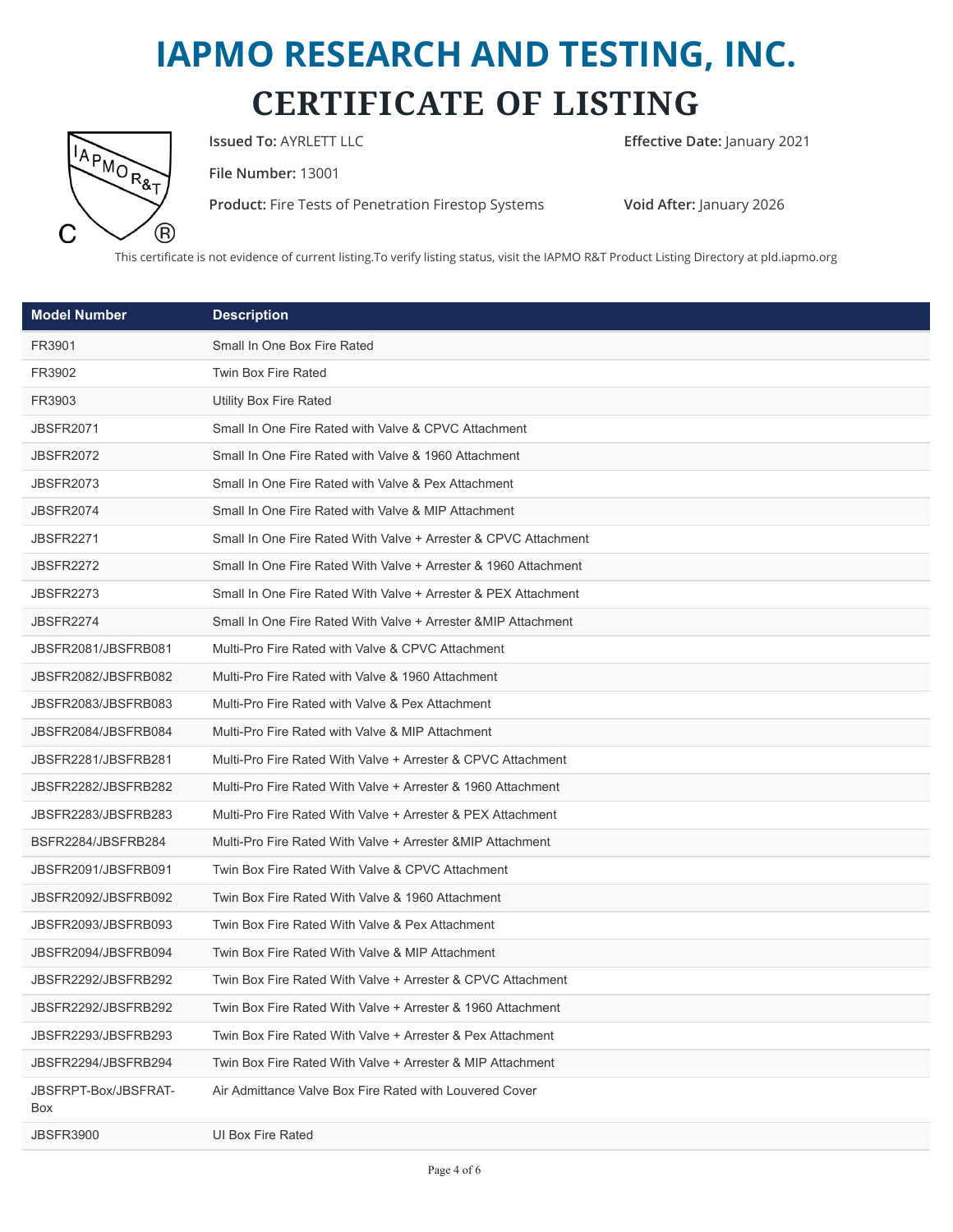

**Issued To:** AYRLETT LLC **Example 2021 Effective Date:** January 2021

**File Number:** 13001

**Product:** Fire Tests of Penetration Firestop Systems **Void After:** January 2026

This certificate is not evidence of current listing.To verify listing status, visit the IAPMO R&T Product Listing Directory at pld.iapmo.org

| <b>Model Number</b> | <b>Description</b>                                                                  |
|---------------------|-------------------------------------------------------------------------------------|
| <b>JBSFR3901</b>    | Small In One Box Fire Rated                                                         |
| <b>JBSFR3902</b>    | Twin Box Fire Rated                                                                 |
| <b>JBSFR3903</b>    | <b>Utility Box Fire Rated</b>                                                       |
| <b>JBSFR4071</b>    | Fire Rated 3/8" Kitchen/Dishwasher Supply Box - CPVC                                |
| <b>JBSFR4072</b>    | Fire Rated 3/8" Kitchen/Dishwasher Supply Box - F1960                               |
| <b>JBSFR4073</b>    | Fire Rated 3/8" Kitchen/Dishwasher Supply Box - PEX                                 |
| <b>JBSFR4074</b>    | Fire Rated 3/8" Kitchen/Dishwasher Supply Box - MIP                                 |
| <b>JBSFR4271</b>    | Fire Rated 3/8" Kitchen/Dishwasher Supply Box w/ Arrester on DCT Valve Only - CPVC  |
| <b>JBSFR4272</b>    | Fire Rated 3/8" Kitchen/Dishwasher Supply Box w/ Arrester on DCT Valve Only - F1960 |
| <b>JBSFR4273</b>    | Fire Rated 3/8" Kitchen/Dishwasher Supply Box w/ Arrester on DCT Valve Only - PEX   |
| <b>JBSFR4274</b>    | Fire Rated 3/8" Kitchen/Dishwasher Supply Box w/ Arrester on DCT Valve Only - MIP   |
| <b>JBSFR4471</b>    | Fire Rated 3/8" Lavatory Outlet Box - CPVC                                          |
| <b>JBSFR4472</b>    | Fire Rated 3/8" Lavatory Outlet Box - F1960                                         |
| <b>JBSFR4473</b>    | Fire Rated 3/8" Lavatory Outlet Box - PEX                                           |
| <b>JBSFR4474</b>    | Fire Rated 3/8" Lavatory Outlet Box - MIP                                           |
| <b>JBSFR4671</b>    | Fire Rated 3/8" Toilet/Dishwasher Box - CPVC                                        |
| <b>JBSFR4672</b>    | Fire Rated 3/8" Toilet/Dishwasher Box - F1960                                       |
| <b>JBSFR4673</b>    | Fire Rated 3/8" Toilet/Dishwasher Box - PEX                                         |
| <b>JBSFR4674</b>    | Fire Rated 3/8" Toilet/Dishwasher Box - MIP                                         |
| <b>JBSFR4871</b>    | Fire Rated 3/8" Toilet/Dishwasher Box w/ Arrester - CPVC                            |
| <b>JBSFR4872</b>    | Fire Rated 3/8" Toilet/Dishwasher Box w/ Arrester - F1960                           |
| <b>JBSFR4873</b>    | Fire Rated 3/8" Toilet/Dishwasher Box w/ Arrester - PEX                             |
| <b>JBSFR4874</b>    | Fire Rated 3/8" Toilet/Dishwasher Box w/ Arrester- MIP                              |

**\*Fire Rated Plumbing Outlet Boxes were evaluated for conformance to ASTM E814, "Standard Method for Fire Tests of Through-Penetration Fire Stops" and achieved the following results:**

One Layer of 5/8 Gypsum Wallboard: Wall Assembly: 1 Hours, "F" Rating: 1 Hours, "T" Rating: 32 Minutes